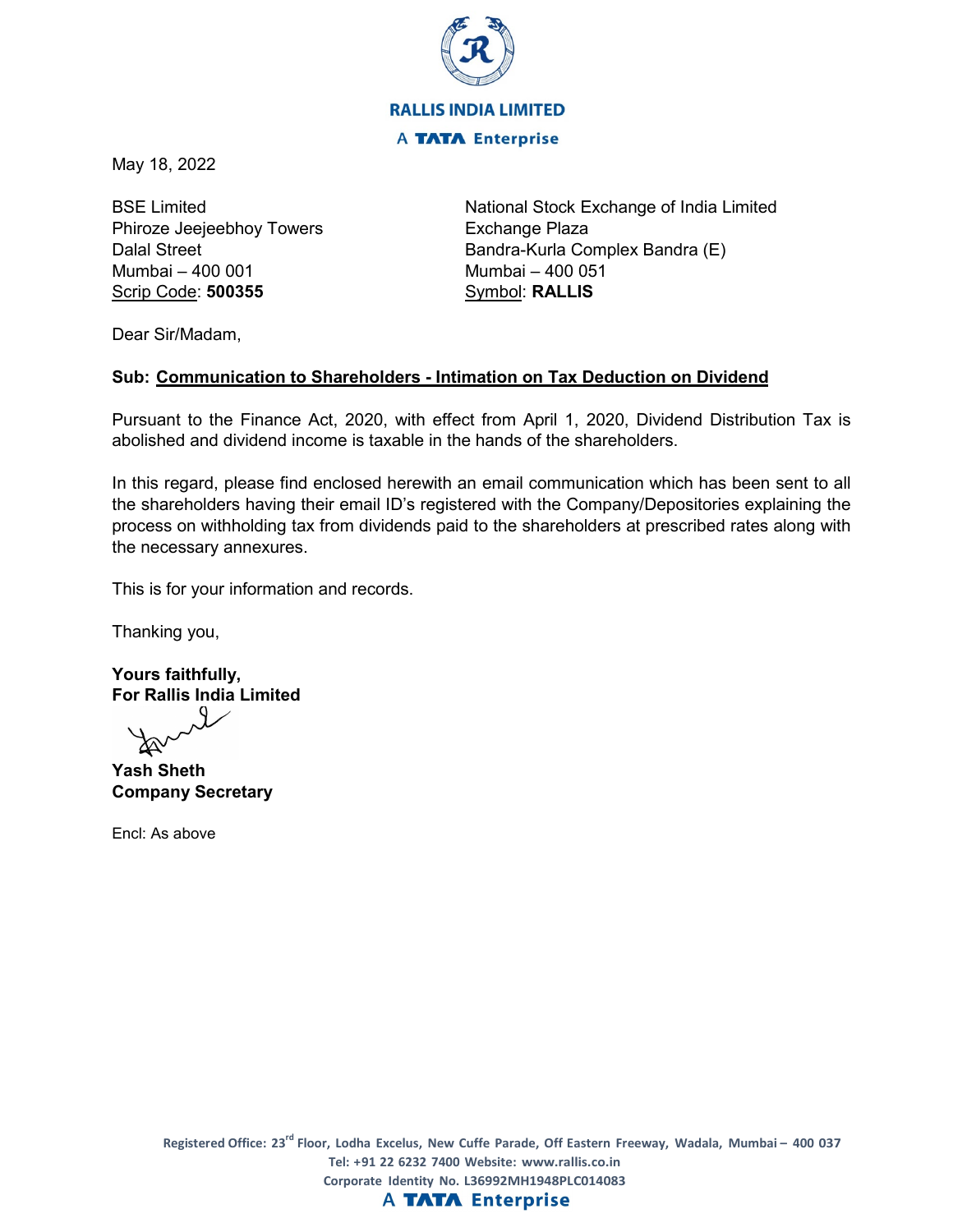

May 17, 2022

**Corporate Identity No. L36992MH1948PLC014083 Registered Office:** 23rd Floor, Lodha Excelus, New Cuffe Parade, Off Eastern Freeway, Wadala Mumbai - 400 037 **Tel:** +91 22 6232 7400 **Email:** [investor\\_relations@rallis.com;](mailto:investor_relations@rallis.com) **Website:** [www.rallis.com](https://ind01.safelinks.protection.outlook.com/?url=http%3A%2F%2Fwww.rallis.com%2F&data=05%7C01%7Ce-voting%40sbisgcsl.co.in%7Ce1b44b687ed24062870c08da37d999c9%7C3531f6e2a03144e4ab9f404122e6fa01%7C0%7C0%7C637883704993372126%7CUnknown%7CTWFpbGZsb3d8eyJWIjoiMC4wLjAwMDAiLCJQIjoiV2luMzIiLCJBTiI6Ik1haWwiLCJXVCI6Mn0%3D%7C2000%7C%7C%7C&sdata=vAhXQqhs73KVmFKx%2BCC3SglHbEBXAogPlBhoQEym9lw%3D&reserved=0)

Dear Shareholder,

Trust you and your family are safe and in good health.

We are pleased to inform you that the Board of Directors of Rallis India Limited ('the Company') at its Meeting held on April 21, 2022 have recommended a dividend of Rs. 3/- per Equity Share of Re. 1/- each (300%) for the Financial Year ended March 31, 2022.

As you are aware, the Income Tax Act, 1961 ('the IT Act'), as amended by the Finance Act, 2020, mandates that dividends paid or distributed by a company after April 1, 2020 shall be taxable in the hands of the shareholders. The Company shall therefore be required to deduct tax at source at the time of making payment of the dividend, if declared at the Annual General Meeting of the Company to be held on Friday, June 24, 2022.

Further, as per the Finance Act 2021, Section 206AB has been inserted w.e.f. July 1, 2021 wherein higher rate of tax (twice the specified rate) would be applicable on payment made to a 'Specified Person' defined under the provisions of the aforesaid section.

If there is any change in the information, you are requested to update your records such as tax residential status, Permanent Account Number (PAN) and register your email address, mobile numbers and other details with your relevant depositories through your depository participants in case you are holding shares in dematerialized form and if you are holding shares in physical form, you are requested to furnish details to TSR Consultants Private Limited (formerly known as TSR Darashaw Consultants Private Limited), the Registrar and Transfer Agent of the Company.

The exemption forms viz – **Form 15H / Form 15G / Form 10F and format of Declaration,** as required to be provided by Resident/Non Resident shareholders (Individual/Non-Individual) can be **accessed and downloaded** from the website of the Company at [https://www.rallis.com/investors/investor-information.](https://ind01.safelinks.protection.outlook.com/?url=https%3A%2F%2Fwww.rallis.com%2Finvestors%2Finvestor-information&data=05%7C01%7Ce-voting%40sbisgcsl.co.in%7Ce1b44b687ed24062870c08da37d999c9%7C3531f6e2a03144e4ab9f404122e6fa01%7C0%7C0%7C637883704993372126%7CUnknown%7CTWFpbGZsb3d8eyJWIjoiMC4wLjAwMDAiLCJQIjoiV2luMzIiLCJBTiI6Ik1haWwiLCJXVCI6Mn0%3D%7C2000%7C%7C%7C&sdata=mTVAV9wyVocttZjFNkbjCHilN%2FcIH2pfPG258U%2Feb7M%3D&reserved=0) Accordingly, in order to enable us to determine the appropriate TDS / withholding tax rate applicable, **we request you to provide these details and documents as mentioned above on or before June 6, 2022**.

**Kindly note that the aforementioned documents, as applicable are required to be emailed as mentioned below:**

| <b>Resident</b> shareholders to send to     | Csg-exemptforms2223@tcplindia.co.in |
|---------------------------------------------|-------------------------------------|
| <b>Non-Resident</b> shareholders to send to | tdsdividend@rallis.com              |